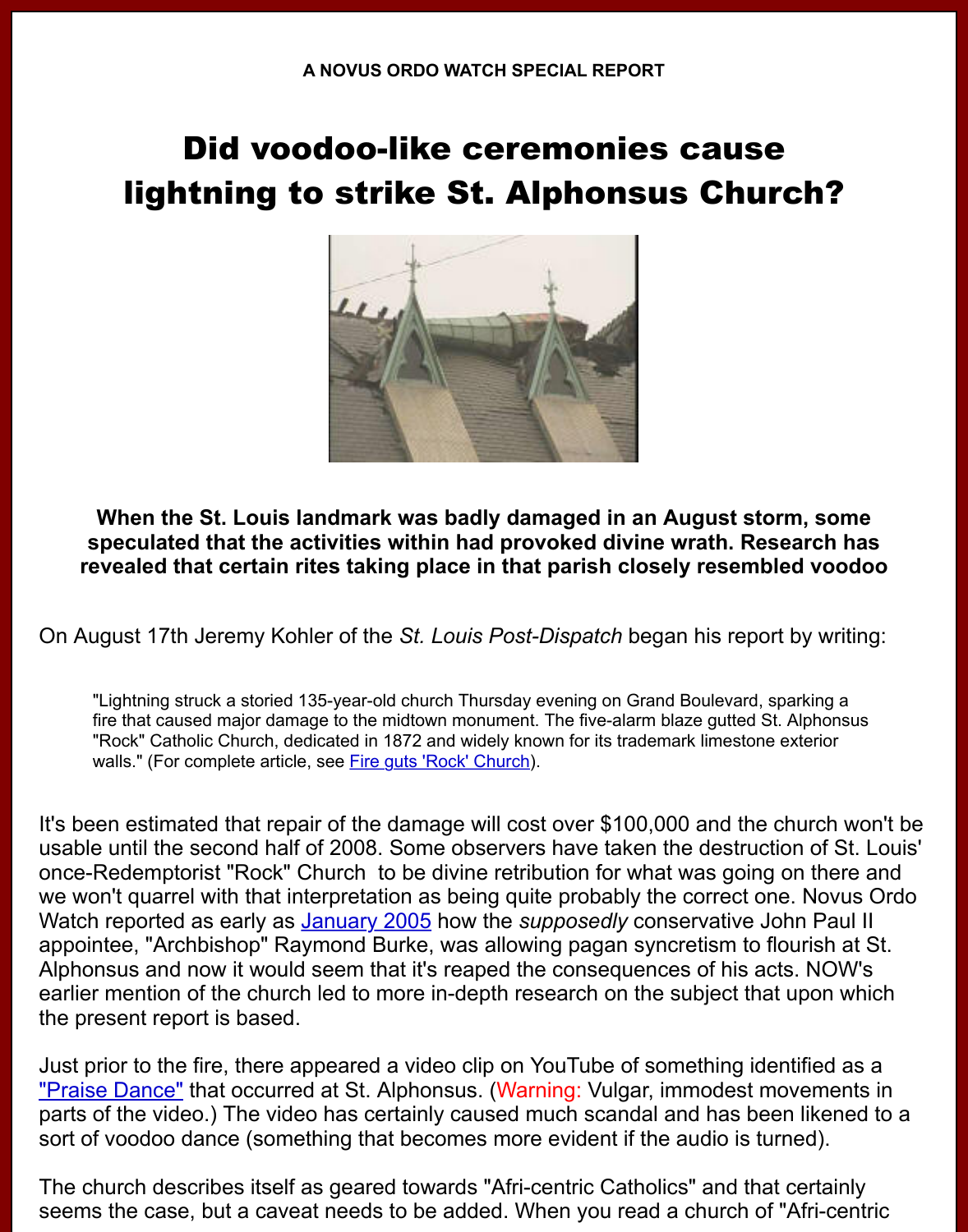

*voodoo*.

A prime example of this found on the church's site is the Kong Cosmogram, a symbol that finds it's origins in pagan worship and despite having a of a cross, is in no way connected to Christianity (aside from attempts to blasphem *force* a link between the two, such as the ceremonies seen on photos linked to the Cosmogram page). One website that promotes African "traditional" religions notes a connection between the Cosmogram and voodoo and its cousins, such as Macuml and Santeria (Cuba), noting that at various American archeological sites associate slaves this occult symbol has been found, along with crystals and other artifacts "re African divination and conjuring practices." (See The Ba'kongo nation from the Cry Mountains of Congo, West-Central Africa: Little-Known ancestral source of crystal science among Africans-in-America.)

The Cosmogram is also associated with the black folklore in the American South of selling one's soul at a crossroads, which sometimes is represented symbolically with a "piece of cloth is [laid on the ground and at the four corners of the cloth are set](http://www.blackherbals.com/bakongo_nation_crystal_mountain_congo.htm) four candle-sticks with burning candles….At the center-point of [this portable crossroads is a small b](http://www.blackherbals.com/bakongo_nation_crystal_mountain_congo.htm)owl heaped full of herbiage, presumably an offering" (while not identical, there are disturbingly similarities in the All Souls Day ceremony at the "Rock" Church in the photo at right). This [and other p](http://www.luckymojo.com/crossroads.html)hotos taken



at the time show what appear to be clerics taking part in the festivities. Of course, d of this ceremony are going to argue that the participants are merely using a common symbol without attaching to it any occult significance. Of course, that symbol come religious tradition that wittingly or not involves the worship of devils. What is being the ritual is unmistakably pagan and, at best, ambiguous in its message.

And yet this sort of activity is most assuredly *not* restricted to African pagan traditions instructive to note that the Cosmogram has a more or less direct counterpart in the



the European occult: *the magic circle*. The purpose of the magic usually used by sorcerers or witches as a defensive shield of so summoning a spirit to do their bidding. Although magic circles a always formed precisely like the Cosmogram (such as is shown other times there is a similarity so striking that it is difficult to dis common preternatural ancestry between the two. In the photo to

the magic circle shares some key elements with the Cosmogram: Within the circle found (here represented by four reclining occultists) and the four points of the crose marked by candles, just as with its African cousin. Another similarity is that such sin practices seek to contact the dead in ways condemned by the Catholic Church fror earliest days and, indeed, even by God in the Old Testament.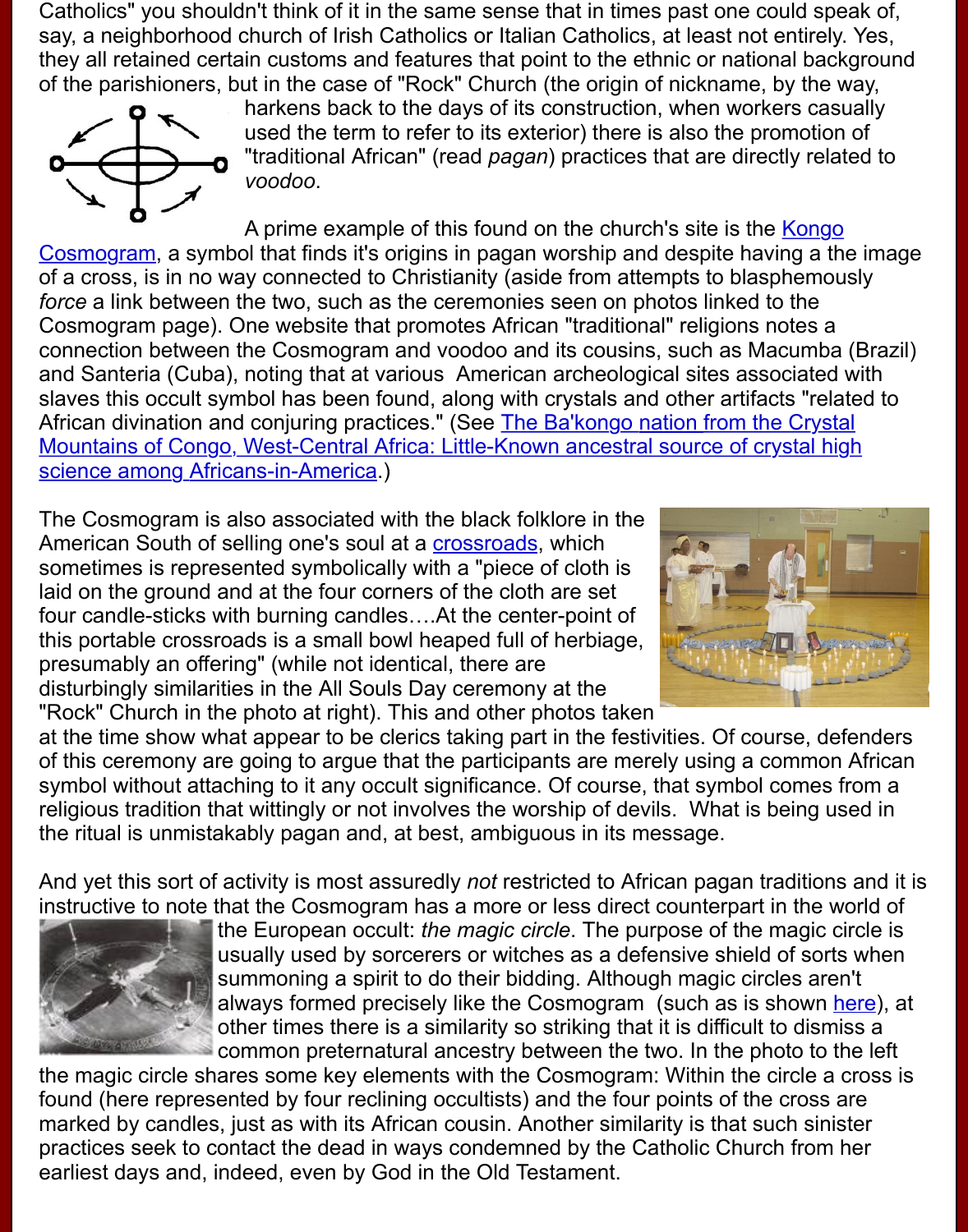religions. In 1792 the Holy See, in a decree concerning the missionary activities of the Jesuits in India, reiterated the Constitution of Pope Gregory XV which "forbade any sign bearing *even the least semblance* of superstition." (emphasis added; see *Catholic I* Malabar Rites) So what this Novus Ordo church (and countless more like it) is doing cannot justified from that angle. The thought that they would want to conduct services that even re voodoo rites is indicative of how far they have strayed from the Catholic Faith.

And, no, this devilish nonsense is not an "abuse," for again it is sponsored under the auspices of Burke, allegedly one of the most "Catholic" of all the conciliar hierarchy in the United States and one who has been and continues to [be in the good](http://www.newadvent.org/cathen/09558b.htm) graces of Modernist Rome. That he would permit such un-Catholic Novus Ordo practices right under his nose without doing anything to stop it is proof positive for all but the most unthinking of conciliarists that Burke

does not possess the Catholic Faith, however much he claims to profess it. Prior to had Catholics been caught engaging in such an ceremony, there would have been repercussions; in the apostate counterfeit church it is nothing extraordinary, simply example of the false doctrine of heathen "inculturation" being put into action. Burke may try to say that he "didn't know" about such activities, yet he has no excuse *not* among other reason because the incriminating photos were posted on the Internet November 2004, nearly a year after John Paul II installed him as the "archbishop" of Louis.

So Burke allowed this false grafting of the pagan to the Christian continued until the roof came crashing down at St. Alphonsus Church and there is no reason to believe neither he nor a little lightning will stop these people. Not unless it stops them dead tracks. Barring a miracle of grace, they'll find a temporary venue for their sacrilegio activities and Burke will be more than willing to oblige them, as he has already. Rat leading these people away from harm's way, as a good shepherd would, Burke allo in true Novus Ordo fashion to continue wandering dangerously near the precipice. his point of view there is no problem with this; after all, John Paul II went one step for actually met with witch doctors, publicly **praised African "traditional religions"** as *leg* (see also related items below the linked article), blasphemously calling them "seed Word" and did not urge them to leave their diabolical worship for Christ or suffer eternal hellfire.